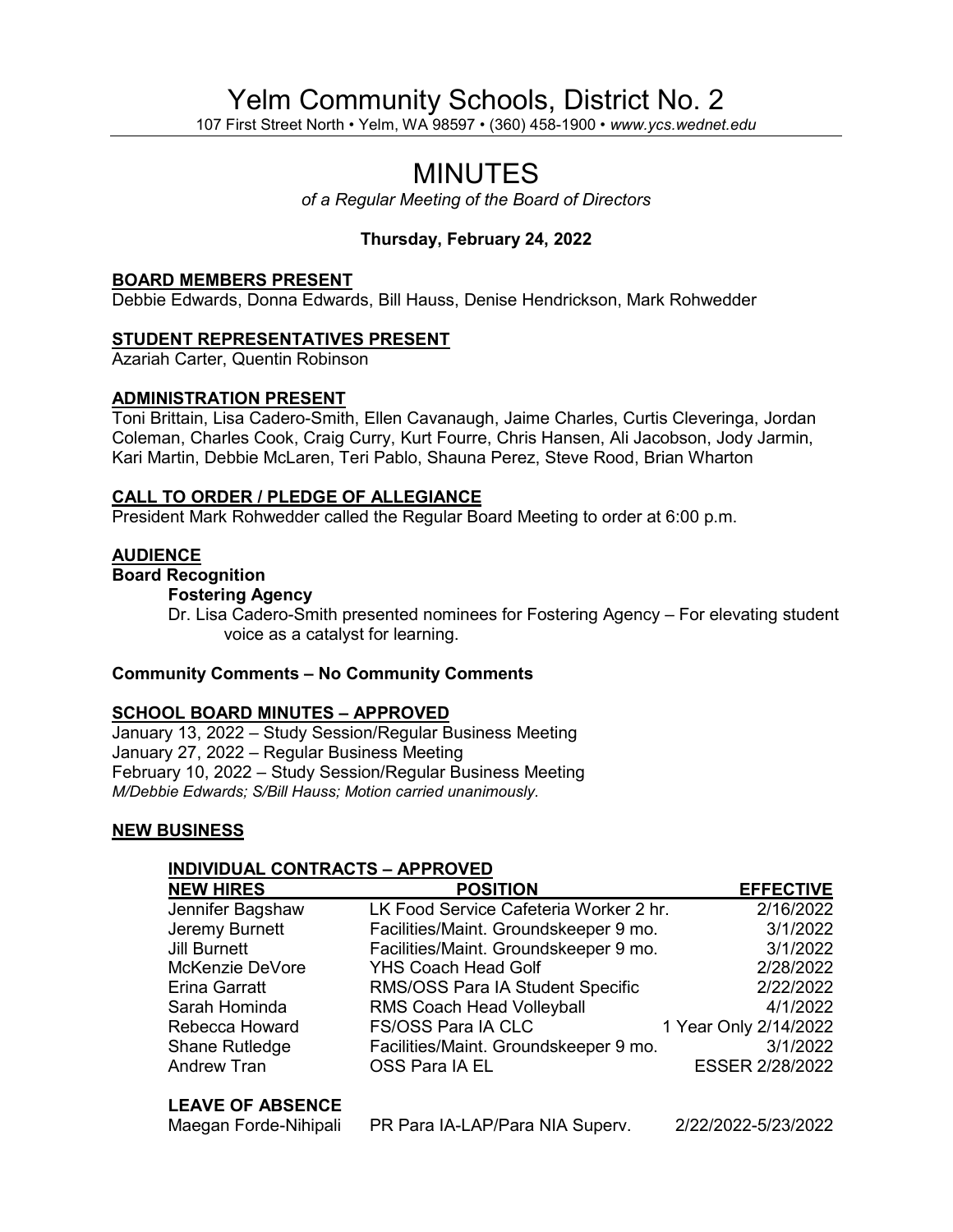#### **RESIGNATIONS/RETIREMENTS/TERMINATIONS**

| <b>Nancy Bastion</b>     | PR Teacher Librarian/Tech Spec.       | Retire 6/21/2022      |
|--------------------------|---------------------------------------|-----------------------|
| <b>Toni Brittain</b>     | <b>Business Office CFO</b>            | Resignation 3/30/2022 |
| <b>Katherine Burkett</b> | FS Teacher Librarian/Tech Spec.       | Resignation 8/31/2022 |
| Jennifer Campbell        | SW Para NIA Superv. 3 hr.             | Resignation 2/28/2022 |
| <b>Kelly Glover</b>      | FS/OSS Para IA Preschool              | Resignation 2/15/2022 |
| Lisa Kasson              | PR/OSS Para IA FLC                    | Resignation 3/3/2022  |
| Anisa Mathson            | <b>OSS Office Professional I</b>      | Resignation 2/28/2022 |
| Elizabeth Moreau         | <b>OSS ESA School Nurse</b>           | Resignation 3/13/2022 |
| Kayla Richter            | <b>YHS Coach Assistant Volleyball</b> | Resignation 2/16/2022 |
| <b>Ashley Sebastian</b>  | <b>OSS ESA School Psychologist</b>    | Resignation 8/31/2022 |
| Ashant'l Walther         | <b>YHS Coach Head Cheer</b>           | Resignation 2/14/2022 |
| Alissa Yarter            | MP Teacher 4 <sup>th</sup> Grade      | Resignation 8/31/2022 |

## **STAFFING CHANGES**

| Kristen Colt  | From: Groundskeeper 9 mo. To: 12 mo.        | 3/1/2022  |
|---------------|---------------------------------------------|-----------|
| Jamie Jackson | From: Tech Tchr .80 FTE To: Kinder, 1.0 FTE | 2/22/2022 |

## **STIPENDS/SUPPLEMENTAL CONTRACTS**

\$43,670.00  *M/Bill Hauss; S/Denise Hendrickson; Motion carried unanimously.*

#### **ACCEPTANCE OF GIFTS - APPROVED**

| Donor | Item/Purpose                                                           | Amount |
|-------|------------------------------------------------------------------------|--------|
|       | Bean Water Espresso, percentage of profits to Girls Wrestling \$210.00 |        |
|       |                                                                        |        |
|       |                                                                        |        |
|       | M/Debbie Edwards; S/Bill Hauss; Motion carried unanimously.            |        |

## **2022 – 2023 STUDENT CALENDAR – APPROVED**

*M/Debbie Edwards; S/Denise Hendrickson; Motion carried unanimously.*

## **ASSET PRESERVATION PROGRAM**

Facilities Director Chris Hansen presented the annual assessment of school quality.

## **POLICY, REVISION, ADDITIONS – FIRST READING – FOR REVIEW**

- 2418 Waiver of High School Graduation Credits (revised)
- 2418F Waiver of High School Graduation Credits (revised)
- 2195P Academic Acceleration (revised)
- 3207 Prohibition of Harassment, Intimidation and Bullying (revised)
- 3207P Prohibition of Harassment, Intimidation and Bullying (revised)<br>3122 Excused and Unexcused Absences (revised)
- Excused and Unexcused Absences (revised)
- 3122P Excused and Unexcused Absences (revised)
- 4311 School Resource Officer (revised)
- 4311P School Safety and Security Services Program (new)
- 5011 Sexual Harassment of District Staff Prohibited (revised)
- 5011P Sexual Harassment of District Staff Prohibited (revised)

## **VOUCHERS AND PAYROLL - APPROVED**

| A. General Fund          | #70143797 - 70143967 | \$1,226,821.98 |
|--------------------------|----------------------|----------------|
| B. ASB Fund              | #70408755 - 70408777 | \$24,147,04    |
| C. Capital Projects Fund | #70501308 - 70501329 | \$4,333,403.10 |
| D. ACH                   | #212200013-212200014 | \$1,226.75     |
| E. January Payroll       |                      | \$5,734,117.89 |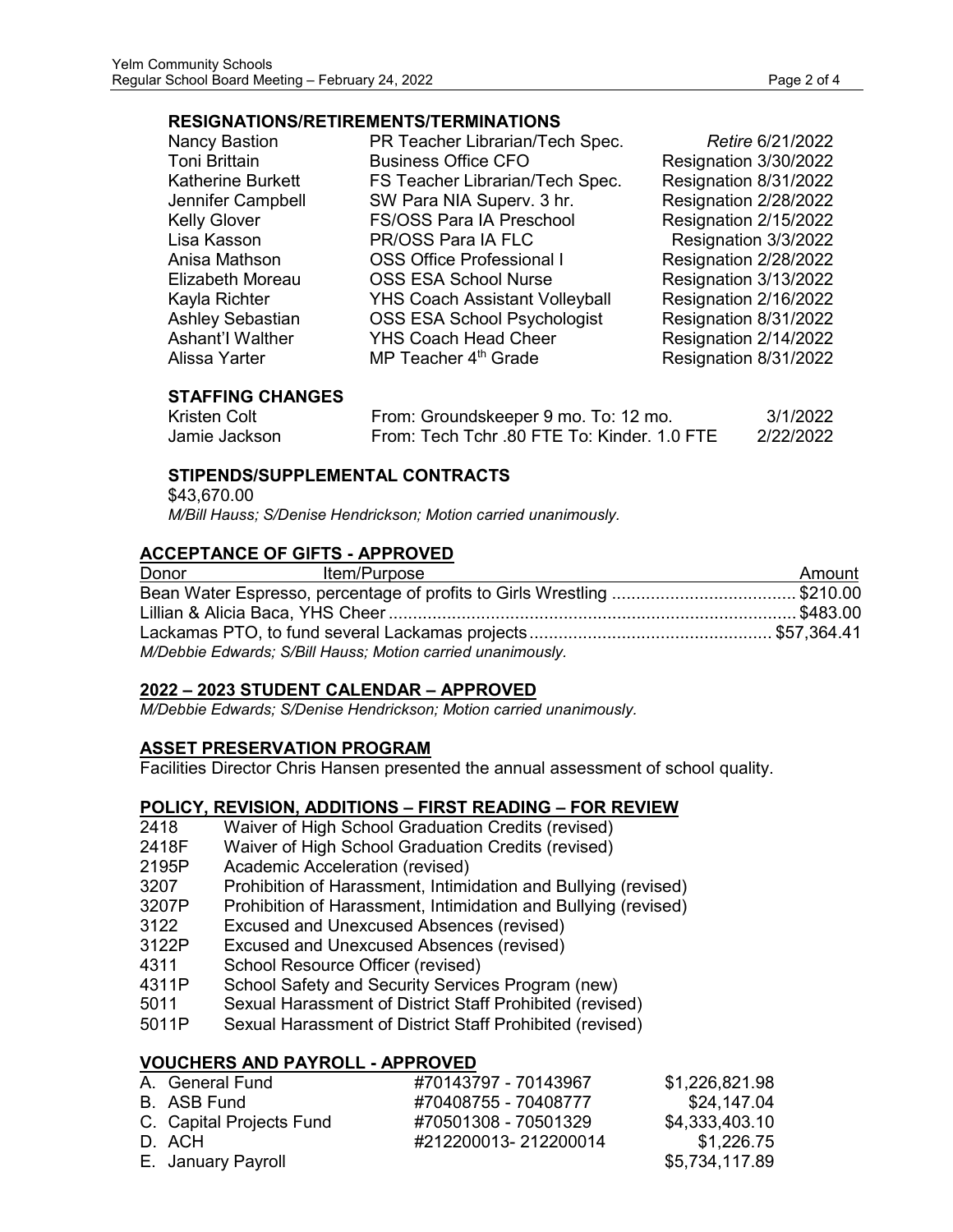*M/Bill Hauss; S/Denise Hendrickson; Motion carried unanimously.*

## **FACILITIES REPORT – APPROVED**

Facilities Director Chris Hansen presented the public works voucher for board approval. **Public Works:**

| Project # | Amount     | Vendor/Reason                                                        |
|-----------|------------|----------------------------------------------------------------------|
| 04.21     | \$900.90   | Evergreen Fire & Security / Beam Detector Trouble - YHS              |
| 09.21     | \$136.50   | INSI / New Data Drop - SW                                            |
| 11.21     | \$2,970.00 | INSI / Replace IDF - LA                                              |
| 23.21     | \$1,659.94 | INSI / New Data Drops - YHS                                          |
| 24.21     | \$1,655.16 | INSI / New Data Drops - PR                                           |
| 29.21     | \$711.11   | INSI / Health Room Data Drop - FT                                    |
| 34.21     | \$1,902.81 | INSI / New Data Drops in Technology - YMS                            |
| 35.21     | \$1,899.25 | INSI / Cabling for New Workstation in Auto Shop - YHS                |
| 37.21     | \$711.11   | INSI / Cabling for New Workstation - MP                              |
| 38.21     | \$403.30   | INSI / Cabling for New Workstation - LA                              |
| 39.21     | \$703.30   | INSI / Cabling for New workstation - MK                              |
| 52.21     | \$2,951.04 | KCDA-NW Playground / Wood Chips Blown in - MK                        |
| 79.21     | \$398.52   | Hermanson / Pump #2 in Fault – MK                                    |
| 81.21     | \$922.74   | Sound Electronics / Repair Intercom - RMS                            |
| 82.21     | \$805.68   | Sound Electronics / Security System Repair - MK                      |
| 84.21     | \$4,495.39 | Hermanson / Boiler in Fault-YHS                                      |
| 86.21     | \$3,931.20 | Wood & Link / Install Chain Link Fence-Fast Pitch - YHS              |
| 87.21     | \$850.40   | SME Solutions / Repair to Fuel Chip Keys - Transportation            |
|           |            | MO-bbis Februaria: OD-puisa Usualuistra ano Matiano a quia el cuando |

*M/Debbie Edwards; S/Denise Hendrickson; Motion carried unanimously.*

## **FINANCIAL REPORTS**

 Chief of Finance Toni Brittain presented an update on the declining fund balance. Budgeted revenues are down due to enrollment decline.

## **GRADUATE YELM! UPDATE & PARTNER SPOTLIGHT**

Community Relations Coordinator Andrew Kollar presented the partner spotlight on Yelm Rotary and 3 new Graduate Yelm partners, bringing the total to 218.

## **YELM MIDDLE SCHOOL/SOUTHWORTH/SSI CONSTRUCTION UPDATE**

Project Manager Kacey Wyatt presented an update on the progress of Southworth Elementary.

## **REOPENING PLAN UPDATE – No Report**

#### **LEARNING RECOVERY PLAN – No Report**

#### **STUDENT ENROLLMENT REPORT**

| Feb 2022  | 5370 HC | 5344.58 FTE (-239.71 < 5584.29 budget)     |
|-----------|---------|--------------------------------------------|
| Jan 2022. | 5383 HC | 5359.46 FTE $(-224.83 \le 5584.29$ budget) |
| Feb 2021  | 5335 HC | 5317.98 FTE (-313.37 < 5631.36 budget)     |

## **BOARD COMMENTS**

Board members commented on:

- Dollars for Scholars is March 12
- Thanked the Yelm Rotary for all they do for our students.
- Fun to see pictures of the new Southworth
- Members want to make sure our students with Military family members are well cared for.